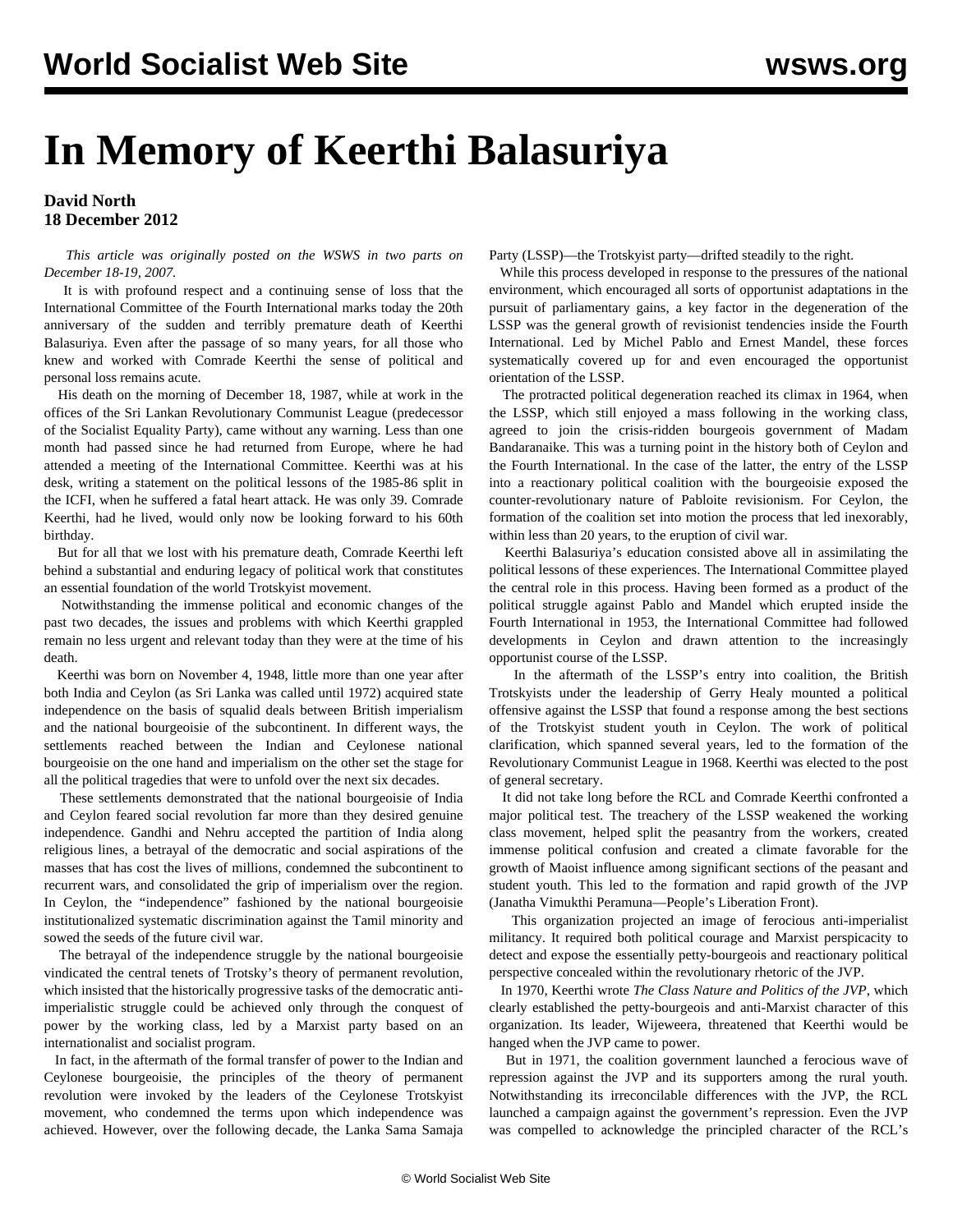politics. After his release from prison, Wijeweera personally went to the headquarters of the RCL to express his appreciation of the party's campaign. (This did not prevent the JVP from launching attacks against RCL cadre in the late 1980s.)

 An even more significant demonstration of Keerthi's political firmness and strength of character was shown in his criticism of the position taken by the British Trotskyists of the Socialist Labour League in support of Indian Prime Minister Indira Gandhi's decision to send troops into East Pakistan, supposedly in support of the Bengali liberation movement. A statement written by Michael Banda of the SLL (predecessor of the Workers Revolutionary Party), published on December 6, 1971, declared, "We critically support the decision of the Indian bourgeois government to give military and economic aid to Bangladesh."

 The position adopted by the RCL was diametrically opposed to that of the SLL. An RCL statement published on December 8, 1971 declared: "The Trotskyist movement, representing the revolutionary interests of the proletariat, defines its position in relation to all these movements, struggles and conflicts from the standpoint of the proletarian struggle for socialism. It declares emphatically and unequivocally that the task of the proletariat is not that of supporting any one of the warring factions of the bourgeoisie, but that of utilizing each and every conflict in the camp of the class enemy for the seizure of power with the perspective of setting up a federated socialist republic which alone would be able to satisfy the social and national aspirations of the millions of toilers in the subcontinent."

 Lacking the type of instantaneous communications that exist today, the RCL was not aware of the SLL's position when it published its own statement. When the SLL statement arrived in Colombo, Keerthi instructed that the RCL immediately withdraw its own position from public circulation. He did so because, as he wrote to Cliff Slaughter, the secretary of the ICFI, "clarity inside the international is more important than anything else" and "it is impossible for us to build a national section without fighting to build the international." However, in explaining the RCL's disagreement with the SLL, Keerthi did not mince words in his December 16, 1971 letter to Slaughter:

 "It is not possible to support the national liberation struggle of the Bengali people and the voluntary unification of India on socialist foundations without opposing the Indo-Pakistan War. Without opposing the war from within India and Pakistan it is completely absurd to talk about a unified socialist India which alone can safeguard the right of selfdetermination of the many nations in the Indian subcontinent."

 On January 11, 1972, Keerthi dispatched another letter to London, this time in reply to Mike Banda's enthusiastic support for Gandhi's intervention. He detected in Banda's position a retreat from the Trotskyist principles which previously had been defended by the ICFI against the Pabloites.

 "The logic of the false political position of the IC on Bangladesh would have and has led to the abandonment of all the past experiences of the Marxist movement regarding the struggle of the colonial masses. Now it is evident that these attempts are tending to move in the direction of revising all the capital gains made by the SLL leadership in the fight against the SWP during the 1961-63 period. Your December 27 letter was nothing more than an attempt to defend a political position which completely breaks with Marxism. By attempting to defend it you have distorted Marxism, drowned yourself in confusion and exposed your political bankruptcy."

 Keerthi's prescient letters were not circulated within the International Committee by the Socialist Labour League. Realizing that the RCL was capable of adopting an independent and critical attitude to the work of the ICFI, the Socialist Labour League set out to isolate the Sri Lankan Trotskyists and Comrade Keerthi.

 The more the SLL (and then the WRP) drifted to the right, the more pernicious and ruthless the efforts to isolate the RCL became. It was not until the eruption of the political crisis within the British organization and the International Committee in 1985 that it became possible for these valuable letters to find an audience within the International movement.

 The impressionistic response of the Socialist Labour League to the Indian government's military intervention in East Pakistan and its vindictive reaction to the Revolutionary Communist League's criticisms reflected a deepening political crisis within the British organization. It was hardly an accident that Michael Banda had emerged as the spokesman for the SLL's endorsement of the Indian government's policies. For several years he had been expressing doubt about the relevance of Trotsky's theory of permanent revolution, which insisted upon the central and decisive revolutionary role of the working class in the struggle against imperialism.

 Had not the victory of Ho Chi Minh in Vietnam, Mao Zedong in China, and even Tito in Yugoslavia demonstrated the possibility of alternative paths to socialism, based on the armed struggle of the peasantry? For Banda, Prime Minister Indira Gandhi's intervention in East Pakistan, an action which antagonized the Nixon administration, was yet another form of anti-imperialist struggle. It demonstrated, in Banda's view, that the national bourgeoisie in Asia was capable of revolutionary initiatives which contradicted Trotsky's perspective.

 Fearful of the organizational disruption that might result from an open conflict within the SLL leadership over basic programmatic issues, Gerry Healy, the principal leader of the British section, sought to avoid a discussion of the political differences. Moreover, Banda was hardly alone in his doubts about the viability of the Trotskyist perspective. In the 1960s the political radicalization of significant sections of the petty bourgeoisie had substantially increased the social constituency for the sort of revisionist politics that had been pioneered by Pablo and Mandel. The SLL itself had benefited organizationally from the radicalization of student youth. To the extent that the SLL retreated from its earlier intransigence on essential questions of revolutionary program and perspective, newly radicalized youth and other elements from the petty bourgeoisie entered the British movement without undergoing the necessary education in the history and principles of the Fourth International. This danger was compounded by the fact that the politically influential strata of professional academics who played a major role in the theoretical and educational work of the SLL was particularly susceptible to the lure of various forms of petty-bourgeois revisions of Marxism.

 It was in this increasingly murky political environment that the SLL leadership rationalized its evasion of the struggle for programmatic clarity by arguing that agreement on philosophical method was far more important. Indeed, in an astonishing redefinition of the approach that the Trotskyist movement had taken throughout its history, Healy and his principal advisor on matters theoretical, Cliff Slaughter, began to argue that the very discussion of program was a real impediment to the development of dialectical thought! And so there appeared in the documents of the International Committee the claim, authored by Slaughter, that the "experience of building the revolutionary party in Britain" had demonstrated "that a thoroughgoing and difficult struggle against idealist ways of thinking was necessary which went much deeper than questions of agreement on program and policy." [ *Trotskyism Versus Revisionism,* Vol. 6, London, 1975, p. 83.]

 Healy may not have clearly understood (though Professor Cliff Slaughter certainly did) that the type of separation of the "struggle for Marxist theory" from the development of the revolutionary perspective of the working class advocated in this and similar formulations represented a dangerous political and theoretical capitulation to conceptions that were wildly popular in the petty-bourgeois milieu of the anti-Marxist New Left. But however Healy rationalized his position in his own mind, the new theoretical arguments both reflected and encouraged skepticism about the historic role of the Fourth International.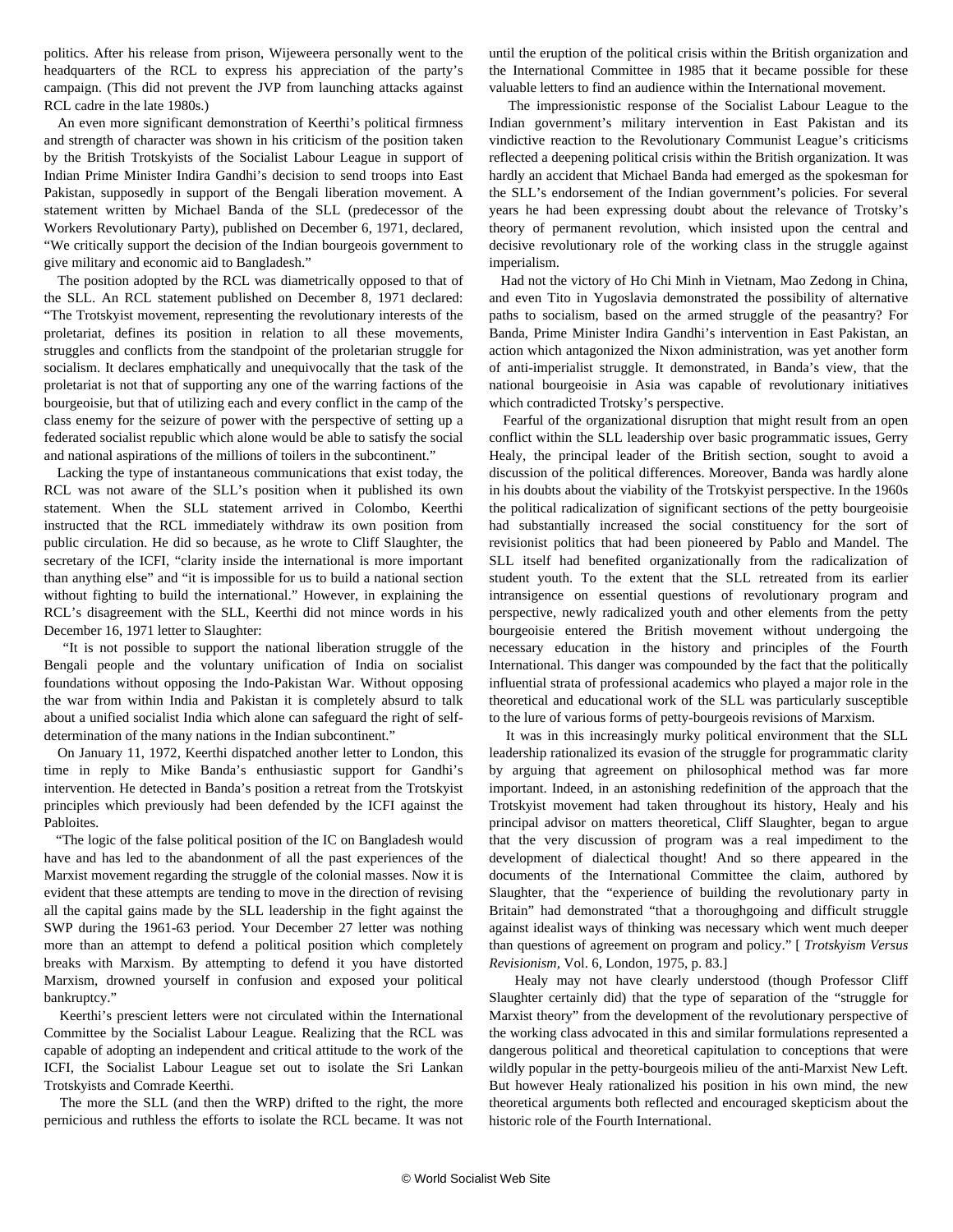As Slaughter wrote in 1972: "Will revolutionary parties, able to lead the working class to power and the building of socialism, be built simply by bringing the program, the existing forces of Trotskyism, onto the scene of political developments caused by the crisis? Or will it not be necessary to conduct a conscious struggle for *theory*, for the negation of all the past experience and theory of the movement into the transformed reality of the class struggle." [Ibid, p. 226]

 It is only necessary to strip this passage of its rhetorical form and deconstruct its pretentious pseudo-philosophical syntax, so beloved of petty-bourgeois academics, to expose the two distinctly revisionist and politically liquidationist positions that were being advanced by Slaughter: 1) The Trotskyist movement, based on the historically developed program of the Fourth International, would not be able to lead the working class to power; and 2) The "transformed reality of the class struggle" [a favorite Pabloite phrase] required a "conscious struggle for *theory* ," which consisted of the "negation" [i.e., the junking] "of all the past experience and theory of the movement."

 For Healy, Banda and Slaughter, these formulations were not merely a matter for abstract debate. As the 1970s unfolded, they sought to implement them with a vengeance. Increasingly dismissive of the programmatic heritage of Trotskyism, the SLL became hostile to the sections of the International Committee of the Fourth International ["the existing forces of Trotskyism"] and began to search for other political forces with whom new alliances could be constructed. These were eventually to be found in national movements and regimes in the Middle East.

 This right-wing shift in the politics of the SLL (which became the Workers Revolutionary Party in November 1973) underlay the deepening isolation of Keerthi Balasuriya and the Revolutionary Communist League within the International Committee. The RCL's criticisms of the SLL response to the Indo-Pak War of 1971 were taken by Healy, Banda and Slaughter, quite correctly, as an indication that the Ceylonese/Sri Lankan section would not go along with their abandonment of Trotskyist politics.

 Despite the extremely difficult conditions under which the Sri Lankan comrades conducted their work, which were worsened by the fact that they were denied any semblance of fraternal support and collaboration within the ICFI, the RCL continued to defend the principles of Trotskyism. Particularly noteworthy in this regard was the party's response to government-instigated anti-Tamil pogroms that broke out in Colombo in July 1983. In the face of brutal repressive measures, the RCL spoke out fearlessly in opposition to the anti-Tamil campaign.

 Even under these dangerous conditions, the RCL received no support from the international movement, which remained under the control of the Workers Revolutionary Party. The WRP actually posted a statement in its newspaper, written by Michael Banda, which noted in passing that "It is possible, even probable, that the police and army [in Sri Lanka] have used the arbitrary and uncontrolled powers granted to them under the emergency laws to kill our comrades and destroy their press." However, the statement issued neither a condemnation of this persecution nor a call for an international campaign for the defense of the Revolutionary Communist League.

\* \* \*

 The Workers Revolutionary Party took care not to inform the Revolutionary Communist League of the serious theoretical and political criticisms raised by the Workers League between October 1982 and February 1984. In January 1984, the Political Committee of the Workers League specifically requested that Comrade Keerthi be invited to London to attend a meeting of the ICFI at which new criticisms of the political line of the Workers Revolutionary Party were to be discussed.

 However, when I arrived in London, I was told by Michael Banda that it had not been possible to establish contact with the Sri Lankan comrades and, therefore, Keerthi would not be present at the meeting. Banda's gross

lie demonstrated the lengths to which the WRP leadership was prepared to go in order to prevent a principled discussion of political differences within the International Committee. In fact, Healy, Banda and Slaughter had simply decided among themselves not to inform the RCL of the scheduled meeting.

 However, the eruption of a dirty scandal and intense organizational crisis within the WRP, the culmination of more than a decade of opportunism, made it impossible for the WRP leaders to continue to block political discussion within the International Committee. In late October 1985, Keerthi, with the assistance of the Australian section, flew to London. Upon his arrival, he was almost immediately called into the office of Michael Banda, who proceeded to regale him at great length with the salacious details of the sexual scandal involving Healy. When Banda had finally exhausted himself, Keerthi asked: "What precisely, Comrade Mike, are your *political* differences with Gerry Healy?" The question seemed to catch Banda off balance. Unable to formulate an answer of his own, Banda handed Keerthi a copy of the report that I had given to the ICFI meeting in February 1984, which consisted of a detailed criticism of the political line of the Workers Revolutionary Party.

 On Sunday morning, October 20, 1985, I received a call from Banda informing me that a statement was about to be published in the *Newsline,* the WRP newspaper, announcing the expulsion of Healy. This decision had been taken without any discussion within the International Committee. Almost as an afterthought Banda told me that Keerthi and Nick Beams, the secretary of the Australian section, were in London. Were they available to speak to me, I asked? Banda's evasive answer quickly convinced me that there was no use pursuing the matter with him.

 After hanging up, I called the offices of the WRP on another line and asked to speak to Nick and Keerthi. When Keerthi came to the phone, he stated at once, "I have read your political criticisms, and am in agreement with them." Nick, Keerthi and I agreed that it was necessary to discuss the political issues raised by the crisis that had broken out in the WRP and develop a unified response within the International Committee. That evening I flew to London. Though I had known Keerthi since the early 1970s, it was only with the outbreak of the struggle within the ICFI that my political collaboration with this extraordinary man really began.

 The political struggle that unfolded in the weeks and months that followed marked a turning point in the history of the Fourth International. The source of the political strength that has been demonstrated by the International Committee during the past two decades of tumultuous upheavals is to be found in the high level of theoretical clarity and programmatic agreement achieved on the basis of the detailed analysis of the crisis and break-up of the Workers Revolutionary Party. It is not an exaggeration to state that there is not another struggle within the history of the Trotskyist movement in which the political and theoretical issues underlying the split were analyzed in such depth and detail.

 The role played by Keerthi during this period was of an absolutely critical character. His vast knowledge of the history of the revolutionary socialist movement was combined with an exceptional capacity for political analysis. Poring over the political statements produced by the WRP between 1973 and 1985, Keerthi would discover those critical passages in which he detected a retreat from Marxism. The significance of the passage upon which Keerthi had focused was not always immediately apparent. He would then rephrase it, and begin to expound on its practical implications.

 These insights would be supplemented by references to the history of the Marxist movement. As the discussion unfolded, it became clear that more was involved than the scoring of an additional polemical point. Keerthi was engaged in the elaboration of a comprehensive critique of the theory and practice of the political opportunism associated with the conceptions of Pablo and Mandel that had wreaked havoc inside the Fourth International.